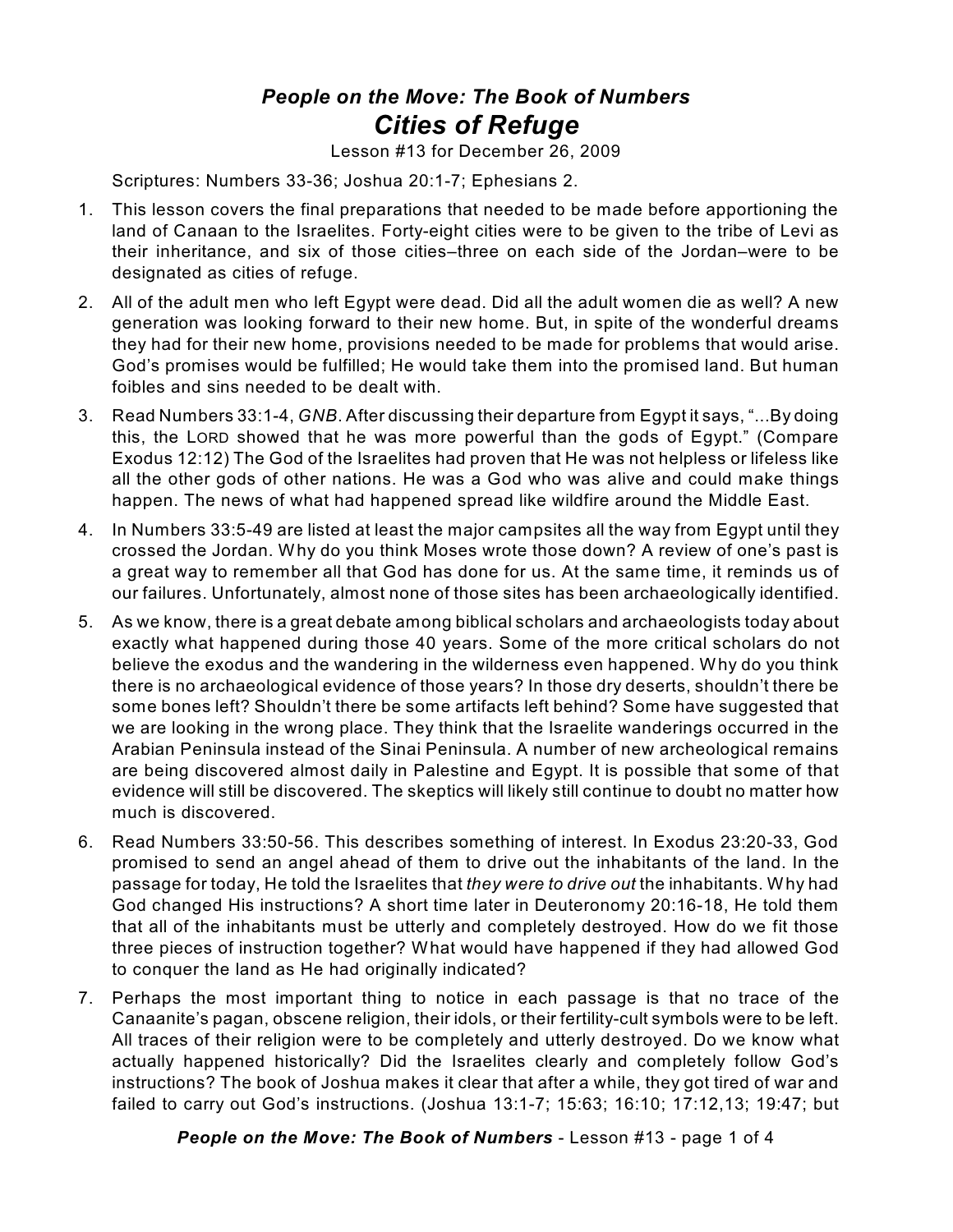how do you explain Joshua 21:43-45?) At least portions of every one of the powerful nations that were supposed to have been driven out from Canaan were left behind. Large portions of the land were conquered, but the Israelites ended up with groups of pagans scattered throughout their land. And it was not long before the Israelites were beginning to adopt the religious customs and practices of the Canaanites. Why didn't they conquer and remove all the Canaanites? Why were they not willing to let God guide them in conquering the land? Wouldn't He have helped them as He did at Jericho?

- 8. Reading between the lines, it seems that they wanted to conquer their enemies themselves by their own military prowess so their enemies would look to them as a powerful nation instead of looking to their God as the One who had conquered the land on their behalf. They grew tired of war. But if God had been allowed to guide at every step, wouldn't it have been easy for them? (Compare Jericho)
- 9. Notice that unlike the other tribes, the Levites were not given a tribal land. Why were they scattered out among the other 12 tribes? They were supposed to be the religious guides and instructors for all of Israel. Shouldn't they have been setting up schools and other means of leading the people spiritually? (Read Judges 18-21 for some record of what the Levites were doing.) Why were they given only small garden and flock areas surrounding the 48 cities? Was that enough area to house them and their flocks and herds? Remember that the Levites were to be supported by the tithes. How much are we doing to spread the gospel to those living around us?
- 10. How many cities of refuge were there? What specifically was the function of those cities of refuge? Those cities were to provide a safe haven for accused murderers to flee to until their cases could be carefully investigated.
- 11. Read Numbers 35:9-21. Specific details were given by God about how to distinguish between those who were guilty of murder and those who were simply guilty of manslaughter. How would you define the difference between murder and manslaughter? The key is intent. Why is that such an important distinction? Were there courts set up in the cities of refuge to deal with such matters? How much careful investigation took place to try to determine exactly how the death occurred? In light of those relatively simple instructions, how often do you think murderers were allowed to live and those guilty of manslaughter were stoned? Did God supernaturally make sure that each case was judged correctly?
- 12. If someone killed one of your relatives, could you–and would you–pursue them and kill them as the "avenger of blood"? Would you consider such a system of private justice fair? Were the avengers motivated by justice, anger, or revenge? Could you follow the eye-for-an-eye, tooth-for-a-tooth rule? (Exodus 21:24; Deuteronomy 19:21) What would you do if someone entered your home at night and threatened your family? Were the Levites given special guidance from God in deciding each case?
- 13. When the high priest died, those pronounced guilty of manslaughter were allowed to return to their tribal areas. Doesn't that seem a bit arbitrary? How were they supposed to support themselves while the high priest was still alive? Did any of them later suffer death at the hands of an avenger? If an avenger killed one of them after the high priest died, would that avenger then be guilty of murder?
- 14. Why did God ask the Israelites themselves to administer that justice? Shouldn't God have taken care of it Himself? Why didn't He advise them to go to the high priest and ask via the Urim and Thummim for the verdict of guilty or not guilty? During their journey through the wilderness, God Himself had administered justice on several occasions–for example, Nadab

*People on the Move: The Book of Numbers* - Lesson #13 - page 2 of 4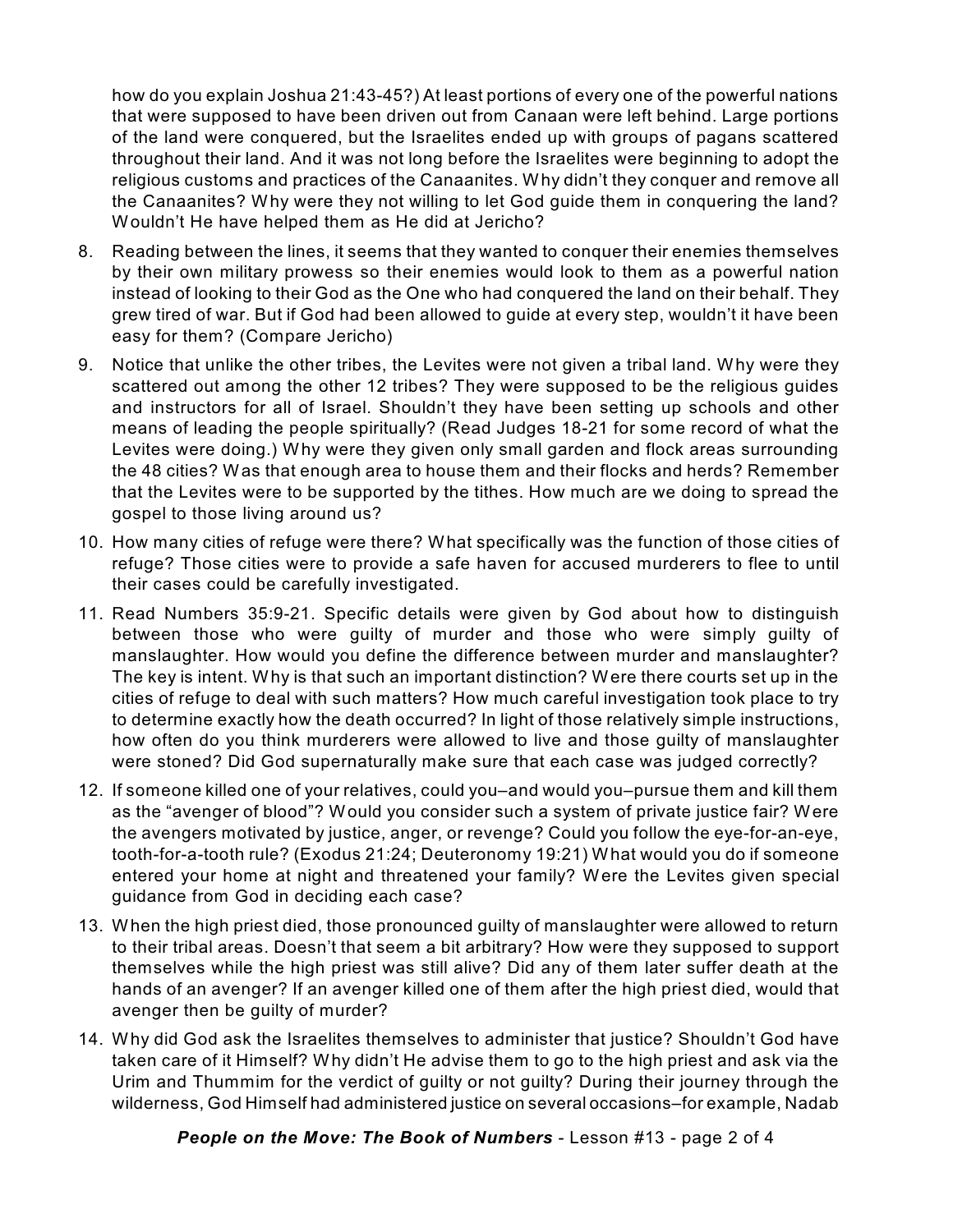and Abihu (Leviticus 11); Korah, Dathan, and Abiram (Numbers 16). So, why did God at this time ask the Israelites themselves to administer the justice? Wasn't it about time for them to start taking some responsibility and thinking for themselves?

- 15. Read Numbers 35:6-34. Why did God consider murder to be a defilement of the land? When someone committed murder, did that make the whole group somehow partially guilty? What is the reason that God said that they needed to remove such defilement? How long do you think the Israelites maintained their awareness that the land belonged to God and that He lived among them? Today, people are killing other people at an incredible rate. Kids are carrying guns to school. Has murder contaminated our land?
- 16. Those guilty of manslaughter were expected to remain in the city of refuge until the current high priest died. What happened to those who were judged guilty of murder? They were to be stoned to death. Who did the stoning? Would you feel comfortable living in one of the cities of refuge? Since the system of tribal inheritance had been clearly spelled out, and therefore, the refugees could not purchase land, what did they do in the cities of refuge? Would they be expected to build houses and live there for years? What kind of employment did they have?
- 17. How distinct, how separate, or how integrated were the cities of refuge and the cities of the Levites in the tribal areas where they were located? Did the Levites make any attempt to keep themselves aloof from the local tribe's people? Since there was no temple yet, and since Jerusalem was still in the hands of the Jebusites, what did the Levites who were scattered throughout the country do? Did they take turns ministering at Shiloh where the "tent" was located?
- 18. Was the apportioning of those cities to the Levites some kind of protection to prevent them from trying to accumulate wealth?
- 19. Read Ephesians 2:19-22. Are Christians today living among people of the world in order to serve a priestly function? How effective are we at reaching out to our neighbors? Are we converting our neighbors, or is the world converting us? Do we have any record of how effective the tithing system was at supporting the Levites in their cities?
- 20. What happened to the tribe of Dan? They were apportioned an area near the Philistines. They were never able to drive the Philistines out. Members of the tribe of Dan ended up moving to a far distant area in the northern part of the country. There, they conquered a city with its villages and settled down. What happened to the Levitical cities that were supposed to be among them? Read Joshua 19:47 and Judges 18.
- 21. If a person accidentally killed another but could not move fast enough to get to a city of refuge or if the city of refuge was at some distance and the avenger caught the killer before he reached the city of refuge, did that imply that he was guilty?
- 22. He who fled to the city of refuge could make no delay. Family and employment were left behind. There was no time to say farewell to loved ones. His life was at stake, and every other interest must be sacrificed to the one purpose–to reach the place of safety. Weariness was forgotten, difficulties were unheeded. The fugitive dared not for one moment slacken his pace until he was within the wall of the city.—Ellen G. White, *Patriarchs and Prophets*, pages 516, 517.
- 23. Christians know that there is no sin that is beyond the forgiveness of Christ. Even a murderer can be forgiven. But, often when we commit sin, we judge ourselves guilty and